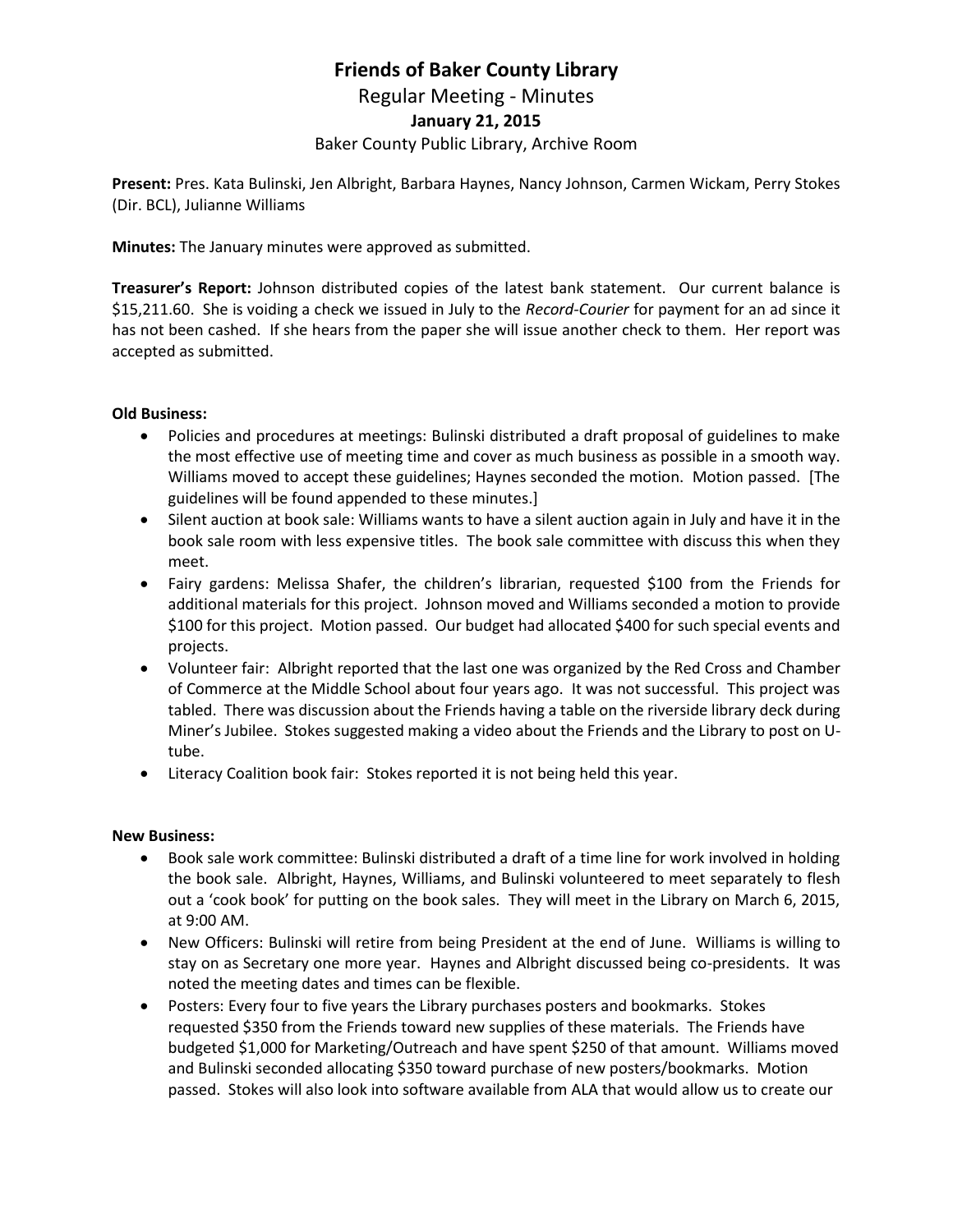# **Friends of Baker County Library**

Regular Meeting - Minutes

## **January 21, 2015**

Baker County Public Library, Archive Room

own posters. Due to their size Copy, Ship, & Mail would have to print them. The ALA software starter kit would cost \$200.

The next meeting will be March 18, 2015, at 3:30 PM in the Library.

The meeting was adjourned at 4:45 PM.

Respectfully submitted by,

Julianne Williams Secretary

[Conduct of meetings guidelines are on the next page.]